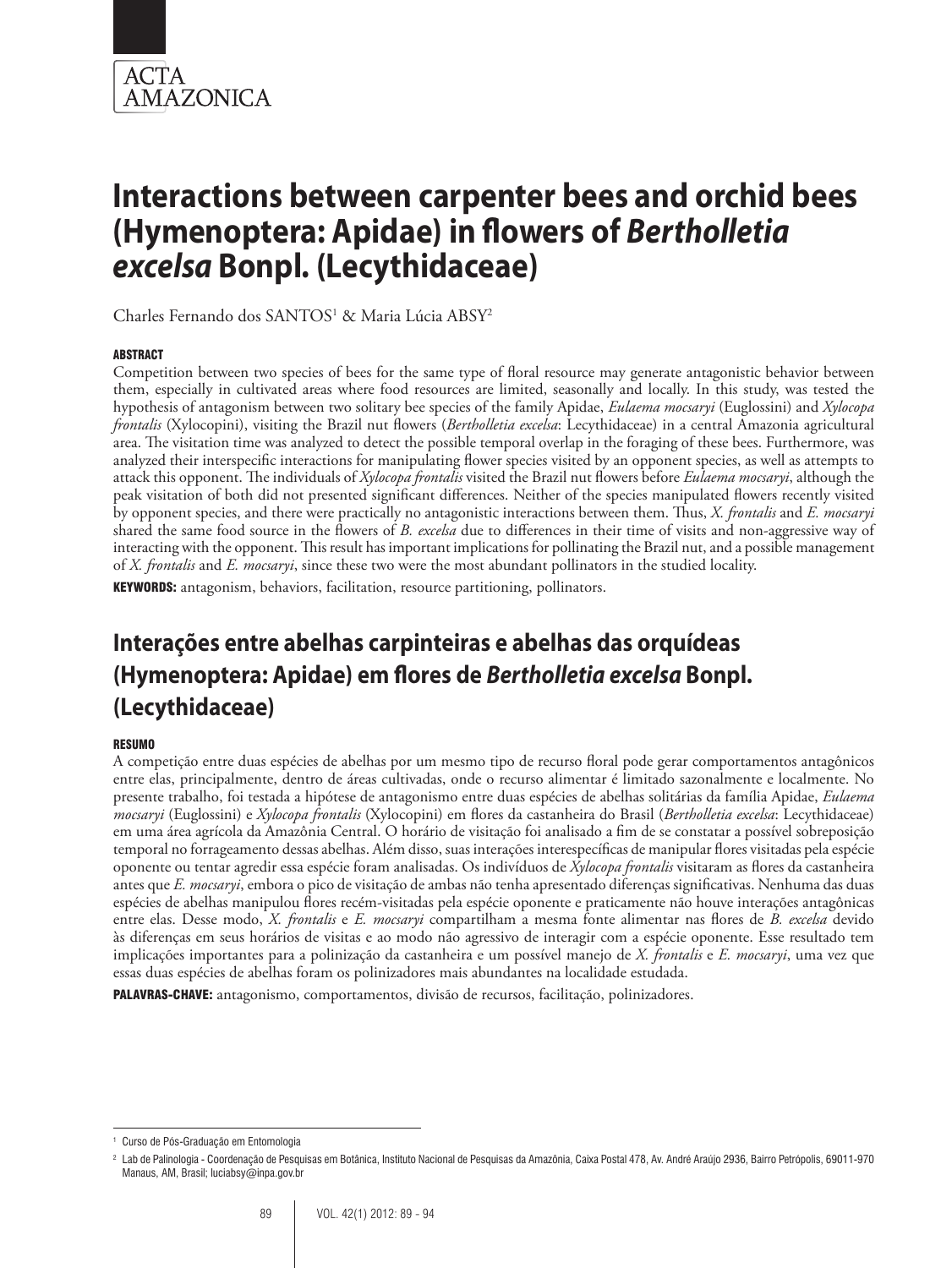

## **INTRODUCTION**

Bees have different foraging strategies that allow them to divide floral resources in the same species of plants with other flower visitors. This division of resources may occur spatially depending on the distribution of flowers on the top of a tree, or between trees located in different parts of a given region (Gumbert and Kunze 1999; Goulson *et al*. 2001; Reader *et al*. 2005; Goulson *et al*. 2008; Ishii *et al*. 2008). Furthermore, there may also be temporal differences between the various floral visitors during the exploration of a particular food resource (Morse 1981; Nagamitsu and Inoue 1997).

Although the intensity of competition among visitors may be high, the division of resources (spatial and temporal) may have a facilitating effect, so that they need not use antagonistic or aggressive strategies on other individuals that are also using the same food source. However, some species of eusocial bees can be aggressive, thus permitting them to have a greater access to the resource exploited (Johnson and Hubbell 1975; Nagamitsu and Inoue 1997; Nieh *et al*. 2005). However, antagonism does not necessarily regulate all interactions between such species during their encounters in the flowers (Wilms *et al.* 1996).

Although there are several studies involving the division of floral resources between the social bees, mentioned above, there is no work, at least for the Central Amazonia region that examines specifically the interactions between species of non eusocial bees during foraging activities. Thus it was that we analyzed two species of pollinating bees of *Bertholletia excelsa* Bonpl. (Lecythidaceae), namely, the orchid bee which occurs exclusively in the Amazon Basin (Moure 2000; Oliveira 2006), *Eulaema mocsaryi* (Friese, 1899) (Apidae: Euglossini), and a carpenter bee with wide occurrence in Brazil (Silveira *et al.* 2002), *Xylocopa frontalis* (Olivier, 1789) (Apidae: Xylocopini).

These two species belong to two of five genera of the family Apidae that pollinate *B. excelsa* flowers, and the other three genera are *Bombus* (Bombini), *Centris* and *Epicharis* (Centridini) (Mori *et al.* 1978; Müller *et al.* 1980; Nelson *et al.* 1985; Mori and Prance 1990; Maués 2002). *Eulaema mocsaryi* and *X. frontalis* were chosen over other visitor bees of *B. excelsa*, because of their apparent predominance in relation to other species, and taking into account the works that have been carried out at the same locality as our study, and which point out the importance of these visitors as abundant in other crops (Renner 1986/ 1987; Santiago 1994).

With the aim of testing the hypothesis that *E. mocsaryi* and *X. frontalis* would have an antagonistic behavior in relation to the other, which might reflect on their patterns of activity in flowers of *B. excelsa*, was analyzed the interactions between them, and the visiting time of each to the *B. excelsa* flowers*.*

### **MATERIAL AND METHODS**

The study was conducted within a culture of *B. excelsa* on the Aruanã farm, in the Municpality of Itacoatiara / Amazonas – Brazil. This farm has a wide coverage of Amazon forest primary vegetation. Collections and observations were made from November 2006 to January 2007, with temperature and relative humidity fairly constant, averaging 27 ºC and 82% respectively. However, average rainfall differed greatly: 98 mm (November 2006), 161 mm (December 2006) and 494 mm (January 2007) (Inmet 2007).

The *Bertholletia excelsa* Bonpl. is a native Amazon rainforest tree that occurs in terra firme forest, and has great social and economic importance in the Amazon region due the nutritional value of its nuts (Mori and Prance 1987; 1990). Bee activity in *B. excelsa* occurs during the flowering period of this species (Cymerys *et al.* 2005), namely, from October to February, in the morning, from 5:30 a.m. to 11:00 a.m., at which time it offers pollen and nectar to visitors who can manipulate its ligule (Moritz 1984). Due to the Brazil nut's physiological system, after 11.00 a.m. the androecium and flower petals fall, and only on the next day do new flowers bud in the open inflorescence (Müller *et al.* 1980; Nelson *et al.* 1985; Maués 2002). From each of the three collecting months, were chosed three individuals of *B. excelsa* by drawing lots, and had scaffolding installed beside their canopy.

The observations and collections of bees in the flowers occurred during three consecutive days in each of the nine trees sampled. The visiting hours of *X. frontalis* and *E. mocsaryi*  were recorded for 10 minutes every half hour from 5:00 a.m. to 11:00 a.m. In the remaining 20 minutes, the floral visitors were collected with an entomological net and stored in deadly vials for later identification. Those bee species, whose individuals permitted a reliable visual identification were only registered, and were no longer collected.

The variation in the number of *X. frontalis* and *E. mocsaryi* individuals sampled during this period was analyzed by the Variance analysis test (ANOVA, double-factor, without repetition). The differences between the visitation times and visitation peaks (acrophase) of the two bee species were analyzed, comparatively, by the Rayleigh test. These test results were used to compare the month by month intraspecific and interspecific visitations, by the Watson-Williams test.

We recorded two different behaviors of the two species 60 times for each bee species, namely, the floral manipulation of a flower recently visited by the opposite species (1. Yes, 0. No), and the antagonistic encounters in the *B. excelsa*  flowers between the two species (1. Yes, 0. No). We used the chi-square (*X2* ) to examine differences in the frequencies of both behaviors of the two species. The significance level used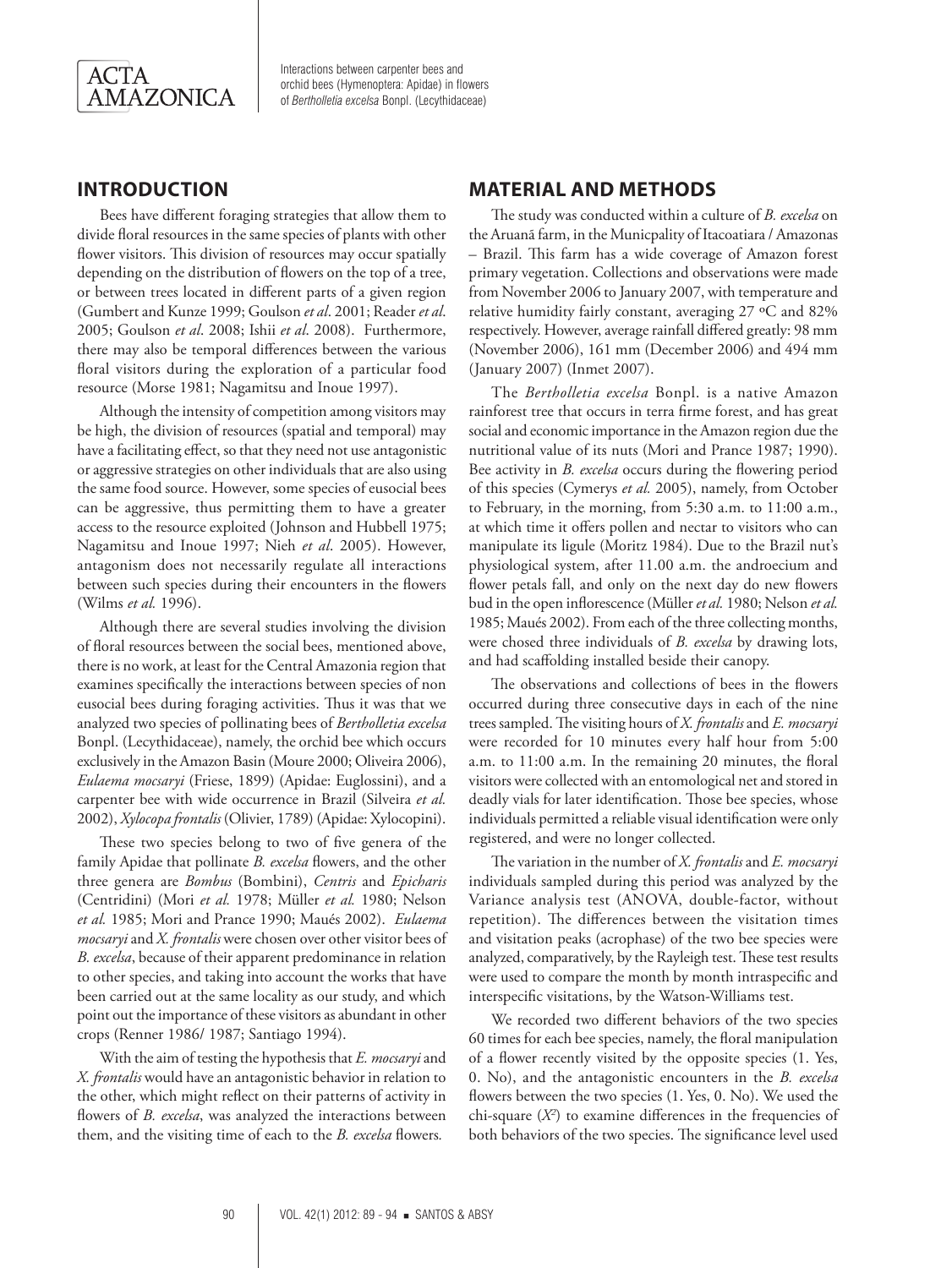

was 5%, and tests and graphs were generated by the statistical program BioStat 5.0. Additionally, other species of floral bee visitors were identified and quantified, and, although they were not included in the analysis of this study, they may eventually provide a basis for future works to complement the data investigated here.

# **RESULTS**

There was no statistically significant variation in the quantity of individuals of *X. frontalis* observed during the study period (ANOVA,  $F = 1305$ ,  $df = 12$ ,  $p > 0.05$ ); however, for *E. mocsaryi* variation in the quantity of visitor individuals (ANOVA, F = 7881, df = 12, p <0.05) was found. *Eulaema mocsaryi,* inclusive, was less abundant in all months in relation to *X. frontalis,* and in the last month the difference in the quantity between the two species was higher, practically double of the first two months. The other bee species recorded in the Brazil nut flowers are presented in Table 1.

The average time of visitation for *X. frontalis* and E. mocsaryi throughout the entire sampling period is shown in Figure 1, where it observed the two bee species to have different peaks of activity; they were very close, however, with *X. frontalis* tending to visit flowers before *E. mocsaryi.* On analyzing the time variation of each species (Table 2) month by month, it appears that *X. frontalis* maintained the visiting pattern only between November 2006 and December 2006, and in the remaining period, this pattern had significantly changed. On the other hand, *E. mocsaryi* showed a more constant visiting pattern throughout the study period (Table 2). By the compared analysis of the visiting frequency of the two bee species (Table 3), was founded that in November 2006 and December 2006, there was a temporal overlap between the

**Table 1 -** Number of individuals and species of bees (Hymenoptera: Apoidea) potential pollinators of *Bertholletia excelsa* (Lecythidaceae). Aruanã Farm, Itacoatiara, Amazonas, Brazil. November 2006 to January 2007

| Family | <b>Tribes</b>  | <b>Species</b>                       | Total |
|--------|----------------|--------------------------------------|-------|
| Apidae | <b>Bombini</b> | Bombus transversalis (Olivier, 1789) | 77    |
|        | Centridini     | Centris dimidiata (Olivier, 1789)    | 16    |
|        |                | Centris flavifrons (Fabricius, 1775) | 45    |
|        |                | Centris flavilabris Mocsáry, 1899    | 20    |
|        |                | Epicharis zonata Smith, 1854         | 27    |
|        | Euglossini     | Euglossa intersecta Latreille, 1938  | 49    |
|        |                | Eulaema bombiformis (Packard, 1869)  | 576   |
|        |                | Eulaema cingulata (Fabricius, 1804)  | 29    |
|        |                | Eulaema mocsaryi (Friese, 1899)      | 737   |
|        | Xvlocopini     | Xylocopa frontalis (Olivier, 1789)   | 1,037 |
|        |                | Xylocopa muscaria (Fabricius, 1775)  | 14    |



**Figure 1 -** Average frequency of visitation of *Xylocopa frontalis* and *Eulaema mocsaryi* in flowers *Bertholletia excelsa* (Lecythidaceae). Aruanã Farm, Itacoatiara, Amazonas, Brazil. Standard deviation: *X. frontalis*, november 2006 (5.408); december 2006 (3.425); january 2007 (8.549); *E. mocsaryi*, november 2006 (4.235); december 2006 (2.871); january 2007 (3.376).

two bee species, while in January 2007 only, there was indeed a distancing in the foraging peak between the two species in the *B. excelsa* flowers. Notably, it was the rainiest month of the three examined; however, at the moment we do not have the data to make a detailed analysis for exploring these results.

Practically no individuals of *E. mocsaryi* and *X. frontalis* manipulate flowers after they had been recently visited by opponent species ( $X^2 = 1.31$ , df = 1, p > 0.05). However, about half an hour after receiving such a visit, many flowers were manipulated by one of the two species (personal observation). Throughout the study, neither species changed their pattern of floral manipulation behavior (*X. frontalis*,  $X^2 = 5.34$ , p> 0.05; *E. mocsaryi*, *X*<sup>2</sup> = 04.04, p> 0.05, Figure 2).

*Eulaema mocsaryi* showed more antagonistic behavior than *X. frontalis* ( $X^2 = 4.60$ , p <0.05). However, although the test found statistical significance for this behavior, biologically (Figure 2), these antagonistic interactions between them

| <b>Table 2 -</b> Comparison of the monthly frequency of visits <i>Xylocopa frontalis</i> |
|------------------------------------------------------------------------------------------|
| and Eulaema mocsaryi the flowers Bertholletia excelsa (Lecythidaceae) during             |
| peak flowering in Aruanã farm. Itacoatiara / AM.                                         |

|                                 | Xylocopa frontalis |         |                              | Eulaema mocsaryi |      |                              |
|---------------------------------|--------------------|---------|------------------------------|------------------|------|------------------------------|
|                                 | Ravlegh            |         | Watson-Willians <sup>b</sup> | Ravlegh          |      | Watson-Willians <sup>b</sup> |
| Month to month                  | $Ap^a$             | F       |                              | Аp               | F    | R                            |
| November 2006:<br>December 2006 | 07.6:<br>08.0      | 4.04    | 0.927:<br>0.922              | 07.9:<br>07.9    | 0.06 | 0.929:<br>0.923              |
| November 2006:<br>January 2007  | 07.6:<br>07.0      | $11.6*$ | 0.927:<br>0.930              | 07.9:<br>07.9    | 0.01 | 0.929:<br>0.948              |
| December 2006:<br>January 2007  | 08.0<br>07.0       | $24.9*$ | 0.922:<br>0.930              | 07.9:<br>07.9    | 0.02 | 0.923;<br>0.948              |

Ap: Acrophase. Peak hours of visitation in decimal

<sup>b</sup> corrected comparisons *a posteriori* with Bonferroni \* Significant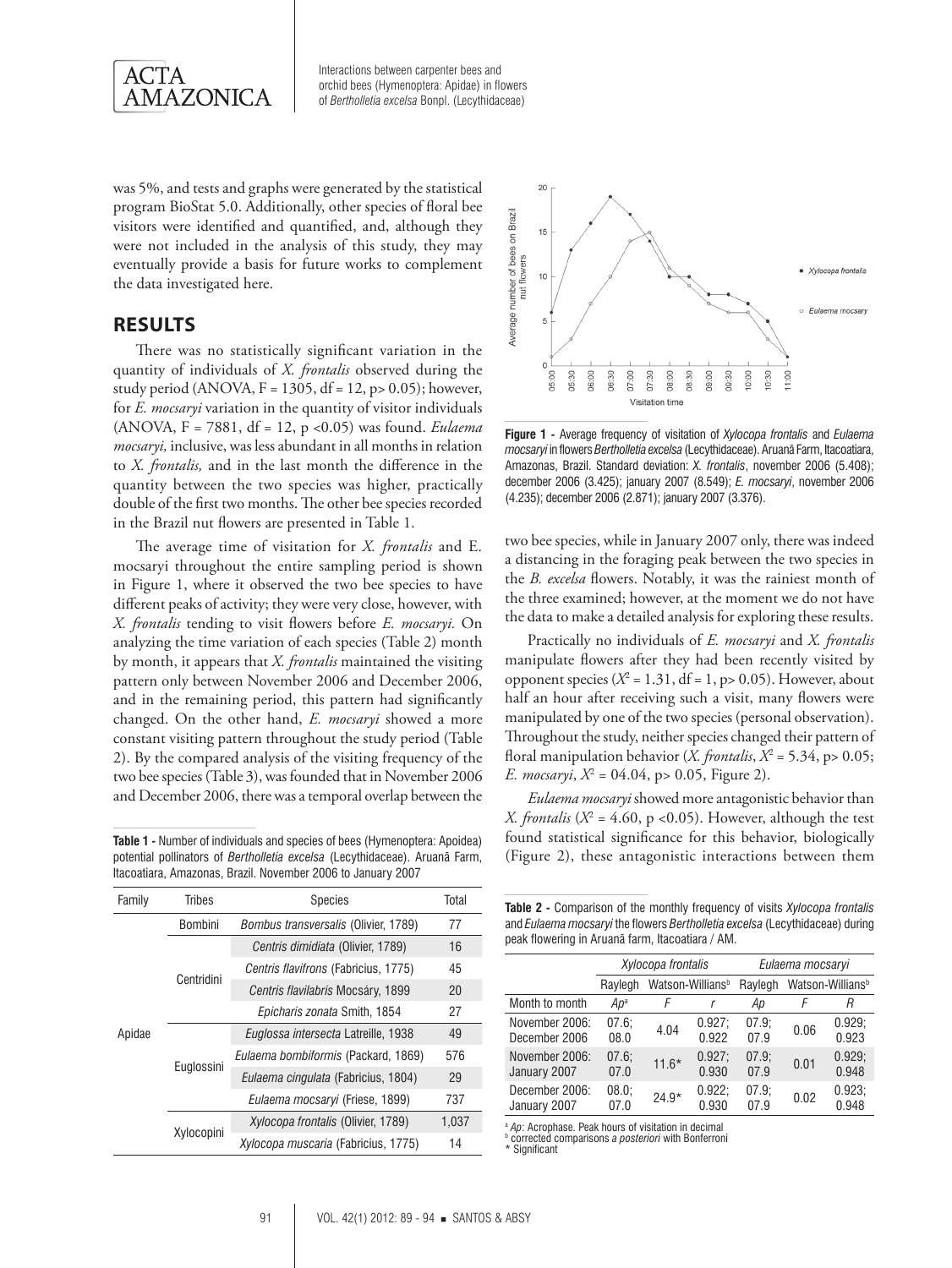



**Figure 2 -** Frequency of behaviors performed\* by *Xylocopa frontalis* and *Eulaema mocsaryi* in flowers *Bertholletia excelsa* (Lecythidaceae). Floral manipulation of a species in a new flower species visited by the opposite; Encounter antagonistic, attempted expulsion / aggression directed to the opposite species. Aruanã Farm, Itacoatiara, Amazonas, Brazil. November 2006 to January 2007. \* 60 records per species for each of the two behaviors.

**Table 3 -** Comparison of the frequency of visitation between *Xylocopa frontalis* and *Eulaema mocsaryi* in the flowers of *Bertholletia excelsa* (Lecythidaceae) during peak flowering in Aruanã farm, Itacoatiara / AM.

|               | X. frontalis vs. E. mocsaryi |                              |              |  |  |
|---------------|------------------------------|------------------------------|--------------|--|--|
|               | Raylegh                      | Watson-Willians <sup>b</sup> |              |  |  |
|               | $Ap^a$                       |                              |              |  |  |
| November 2006 | 07.6: 07.9                   | 2.11                         | 0.927; 0.929 |  |  |
| December 2006 | 08.0; 07.9                   | 0 <sub>1</sub>               | 0.922; 0.923 |  |  |
| January 2007  | 07.0; 07.9                   | $17.62*$                     | 0.930; 0.948 |  |  |

<sup>a</sup> Ap: Acrophase. Peak hours of visitation in decimal **b** corrected comparisons a posteriori with Bonferroni

\* Significant

were rare and, therefore, it does not seem to modulate the interactions between them. During the study, there was no such change for either *X. frontalis* ( $X^2 = 2.03$ , p> 0.05) or E. mocsaryi (*X*<sup>2</sup> = 2.46, p> 0.05, Figure 2 - AE).

#### **DISCUSSION**

Our hypothesis that there would be a temporal differentiation in the peak activities of *X. frontalis* and *E. mocsaryi* was partially confirmed for two reasons. First, because this phenomenon occurred clearly only in one (January 2007) of the three months studied; second, because such temporal differentiation does not appear to have been very well regulated by our prediction tha the antagonistic encounters between the two bee species would reflect in different patterns of visitation.

The non-evident overlap at the peaks of activity between the bee species, which was important only in January 2007, occurred where the quantity of *X. frontalis* was practically double that of *E. mocsaryi*, and when there was a much higher rainfall than in previous months. Therefore, other factors may be contributing to the temporal division of resources between these bees, among them, environmental factors, and possibly the type of phenology of each of the bee. Other studies have shown, as recorded here, that *Xylocopa* species seems, preferentially, to visit flowers of Lecythidaceae early in the morning, unlike the species of Euglossini that visit them a little later in the same morning (Maués 2002; Aguiar and Gaglianone 2008). But regardless of which species visits the flowers most often before that of its competitor, neither manipulates flowers that have been manipulated by the counterpart, as examined here.

To be able to recognize a flower already visited by other species may provide an advantage to the organism that is able to discriminate and make choices, because it maximizes foraging efficiency, as the individual would not lose time and energy trying to access a flower whose resources have been exhausted (Goulson *et al.* 1998; Goulson *et al.* 2001; Reader *et al.* 2005).

The competition between floral visitors may be reduced by dividing resources between them, which implies a structuring of the community (Wilms *et al.* 1996).

In this way, non-temporal difference in foraging of *X. frontalis* and *E. mocsaryi*, during November and December of 2006, shows that, at least during this period, the competition was not very strong, and what could be happening, therefore, is a facilitation between them. The records about the antagonistic encounters reinforce this line of thought, because of the several possible encounters between the two species in the *B. excelsa* flowers, the attempts of expulsion/aggression between them were rare. This finding is interesting because even bee species that are recorded visiting food resources aggressively, also may present some kind of division in the use of resources with other floral visitors (Nagamitsu and Inoue 1997; Kajobe and Echazarreta 2005; Kaminski and Absy 2006; Tan 2008).

Therefore, the daily activities of *X. frontalis* and *E. mocsaryi* in *B. excelsa* flowers and how these bees interact with one another affect their foraging strategies. This demonstrates that they can share the same floral resources without showing prominent antagonism between them, which could have important implications for pollinating *B. excelsa.* Additional studies could analyze the other bee species, identified here, and the role that they represent in pollination of *B. excelsa*.

#### **ACKNOWLEDGEMENTS**

The authors are very grateful to Marcos Vinicius Bastos Garcia (Empresa Brasileira de Pesquisa Agropecuária,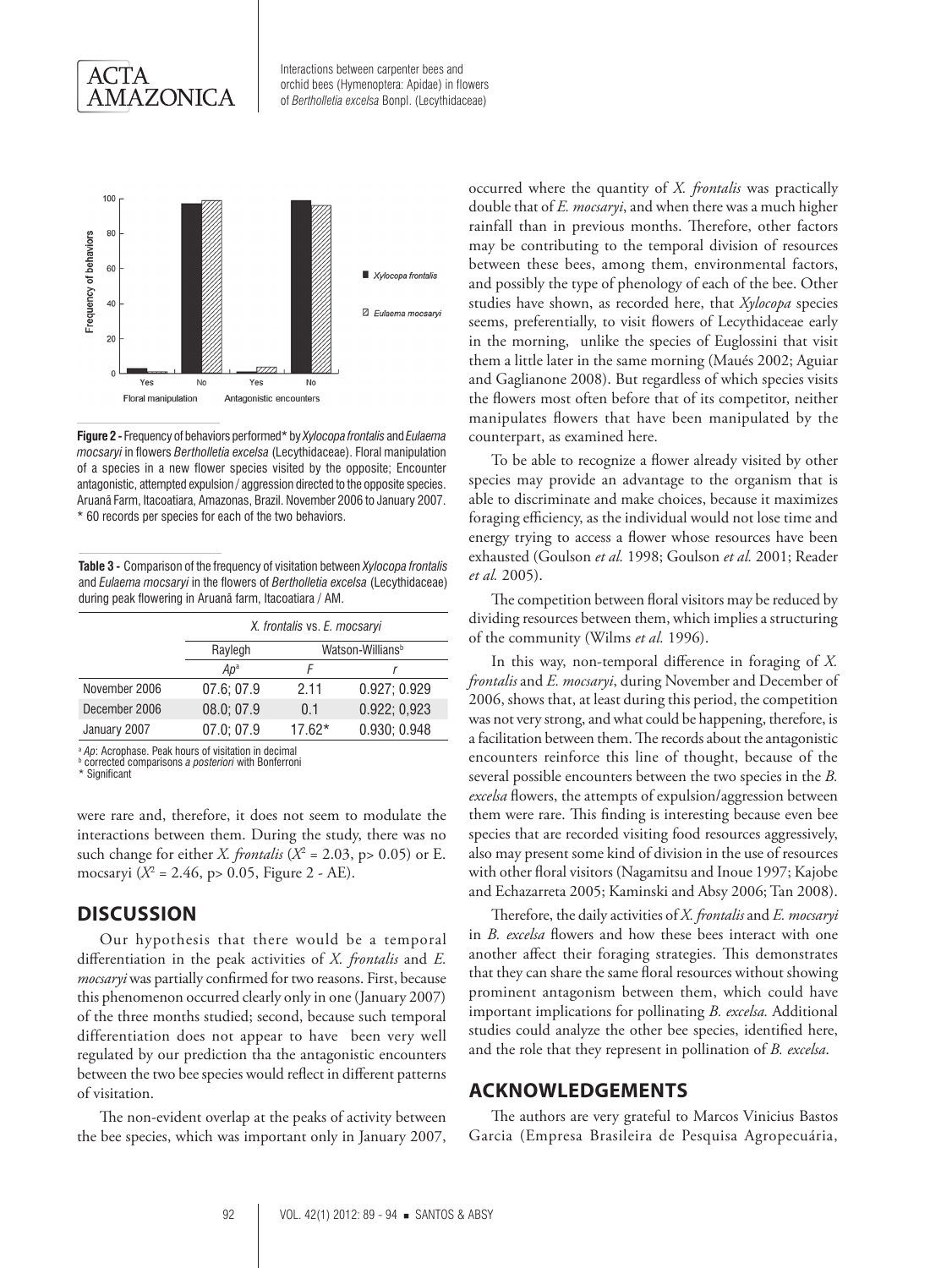

EMBRAPA Amazônia Ocidental) co-advisor of the first author in the Masters Degree program in Tropical Biology and Natural Resources / Instituto Nacional de Pesquisas da Amazônia (INPA), Márcio Luis Oliveira (INPA) for the identification of bees Euglossini; Gabriel Melo (Universidade Federal do Paraná) for identifying the bees Bombini, Centridini and Xylocopini, Henrique Manuel Salgado (Universidade do Estadual Paulista) and Sérgio Dias Hilário (Universidade de São Paulo) for their collaboration in statistical analysis; George Tokuwo Nakamura (INPA) by revising the text to english; Conselho Nacional de Desenvolvimento Científico e Tecnológico (CNPq) for financial support (process n. 472563/2006-2008 and 480944/2004).

### **LITERATURE CITED**

- Aguiar, W.M.; Gaglianone, M.C. 2008. Behavior of flower visiting bees of *Lecythis lurida* in the north of Rio de Janeiro state. *Revista Brasileira de Entomologia*, 52: 277-282 (in Portuguese).
- Cymerys, M.; Wadt, L.; Kainer, K.; Aryolo, V. 2005. Brazil nut trees, p. 61-73. In: Shanley, P.; Medina, G. (Eds.). *Fruitful and useful plants for life Amazon.* CIFOR and Imazon, Belém, Pará (in Portuguese).
- Goulson, D.; Lye, G.C.; Darvill, B. 2008. Diet breadth, coexistence and rarity in bumblebees. *Biodiversity and Conservation*, 17: 3269-3288.
- Goulson, G.; Chapman, J.W.; Hughes, W.H.O. 2001. Discrimination of unrewarding flowers by bees; direct detection of rewards and use of repellent scent marks. *Journal of Insect Behavior*, 14: 669-678.
- Goulson, D.; Hawson, S.A.; Scout, J.C. 1998. Foraging bumblebees avoid flowers already visited by conspecifics or by other bumblebees species. *Animal Behavior*, 55: 199-206.
- Gumbert, A.; Kunze, J. 1999. Inflorescence height affects visitation behavior of bees – a case study of an aquatic plant community in Bolivia. *Biotropica*, 31: 466-477.
- Ishii, H.S.; Kadoya, T.; Kikuchi, R.; Suda, S.I.; Washitani, I. 2008. Habitat and flower resource partitioning by an exotic and three native bumble bees in central Hokkaido, Japan. *Biological Conservation*, 141: 2597-2607.
- Johnson, L.K.; Hubbell, S.P. 1975. Contrasting foraging strategies and coexistence of two species on a single resource. *Ecology*, 56: 1398-1406.
- Kajobe, R.; Echazarreta, C.M. 2005. Temporal resource partitioning and climatological influences on colony flight and foraging of stingless bees (Apidae; Meliponini) in Ugandan tropical forests. *African Journal of Ecology*, 43: 267-275.
- Kaminski, A.C.; Absy, M.L. 2006. Bees visitors of three species of *Clusia* (Clusiaceae) flowers in Central Amazonia. *Acta Amazonica*, 36: 259-264.
- INMET, 2007. Instituto Nacional de Metereologia (www.inmet.gov. br/html/observacoes.php). Accesso em 13/03/2007.
- Maués, M.M. 2002. Reprodutive phenology and pollination of the Brazil nut tree (*Bertholletia excelsa* Humb. and Bonpl. Lecythidaceae) in eastern Amazonia, p. 245-254. In: Kevan, P.; Imperatriz-Fonseca, V.L. (Eds.). *Pollination bees: The conservation link between agriculture and nature*. Ministry of environment, Brasília, Distrito Federal. 313 pp.
- Morse, D.H. 1981. Interactions among syrphid flies and bumblebees on flowers. *Ecology*, 62: 81-88.
- Mori, S.A.; Prance, G.T. 1990. Taxonomy, ecology and economic botany of the Brazil nut (*Bertholletia excelsa*, Humb and Bonpl: Lecythidaceae). *Advances in Economic Botany*, 8: 130-150.
- Mori, S.A.; Prance, G.T. 1987. A guide to collecting Lecythidaceae. *Annual Report – Missouri Botanical Garden*, 74: 321-330.
- Mori, S.A.; Prance, G.T.; Bolten, A.R. 1978. Additional notes on the floral biology of neotropical Lecythidaceae. *Brittonia*, 30: 113-130.
- Moritz, A. 1984. *Biological studies of flowering and fruiting of the Brazil nut tree (Bertholletia excelsa H.B.K)*, Embrapa - Cpatu, (Documentos Embrapa, 29), Belém, Pará, BR. 82 pp (in Portuguese).
- Moure, J.S. 2000. The species of the genus *Eulaema* Lepeletier, 1841 (Hymenoptera, Apidae, Euglossinae). *Acta Biologica Paranaense*, 29: 1-70 (in Portuguese).
- Müller, C.H.; Rodrigues, I.A.; Müller, A.A.; Müller, N.R.M. 1980. *Brazil nut trees: results of research*, Embrapa - Cpatu (Miscelânea, 2), Belém, Pará, BR. 25 pp (in Portuguese).
- Nagamitsu, T.; Inoue, T. 1997. Aggressive foraging of social bees as a mechanism of floral resource partitioning in an Asian tropical rainforest. *Oecologia*, 110: 432-439.
- Nelson, B.W.; Absy. M.L.; Barbosa, E.M.; Prance, G.T. 1985. Observations on flower visitors to *Bertholletia excelsa* H. and B. K. and *Couratari tenuicarpa* A. S. SM (Lecythidaceae). *Acta Amazonica*, 15: 225-234.
- Nieh, J.C.; Kruizinga, K.; Barreto, L.S.; Contrera, F.A.L.; Imperatriz-Fonseca, V.L. 2005. Effect of group size on the aggression strategy of an extirpating stingless bee, *Trigona spinipes*. *Insectes Sociaux*, 52: 147-154.
- Oliveira, M.L. 2006. New hypothesis of phylogenetic relationships for the genera of Euglossini, and for the species of Eulaema Lepeletier, 1841 (Hymenoptera: Apidae: Euglossini) *Acta Amazonica*, 36: 373-286 (in Portuguese).
- Reader, T.; MacLeod, I.; Elliott, P.T.; Robinson, O.J.; Manica, A. 2005. Inter-order interactions between flower visiting insects: foraging bees avoid flowers previously visited by hoverflies. *Journal of Insect Behavior*, 18: 51-57.
- Renner, S.S. 1986/ 1987. Reproductive biology of *Bellucia* (Melastomataceae). *Acta Amazonica*, 16: 197-208.
- Santiago, F.F. 1994. *Aspects of the reproductive biology of Bixa orellana L. (Urucum) in the Central Amazon*. Dissertação de Mestrado, Instituto Nacional de Pesquisas da Amazônia/ Fundação Universidade do Amazonas, Manaus, Amazonas. 95 pp (in Portuguese).